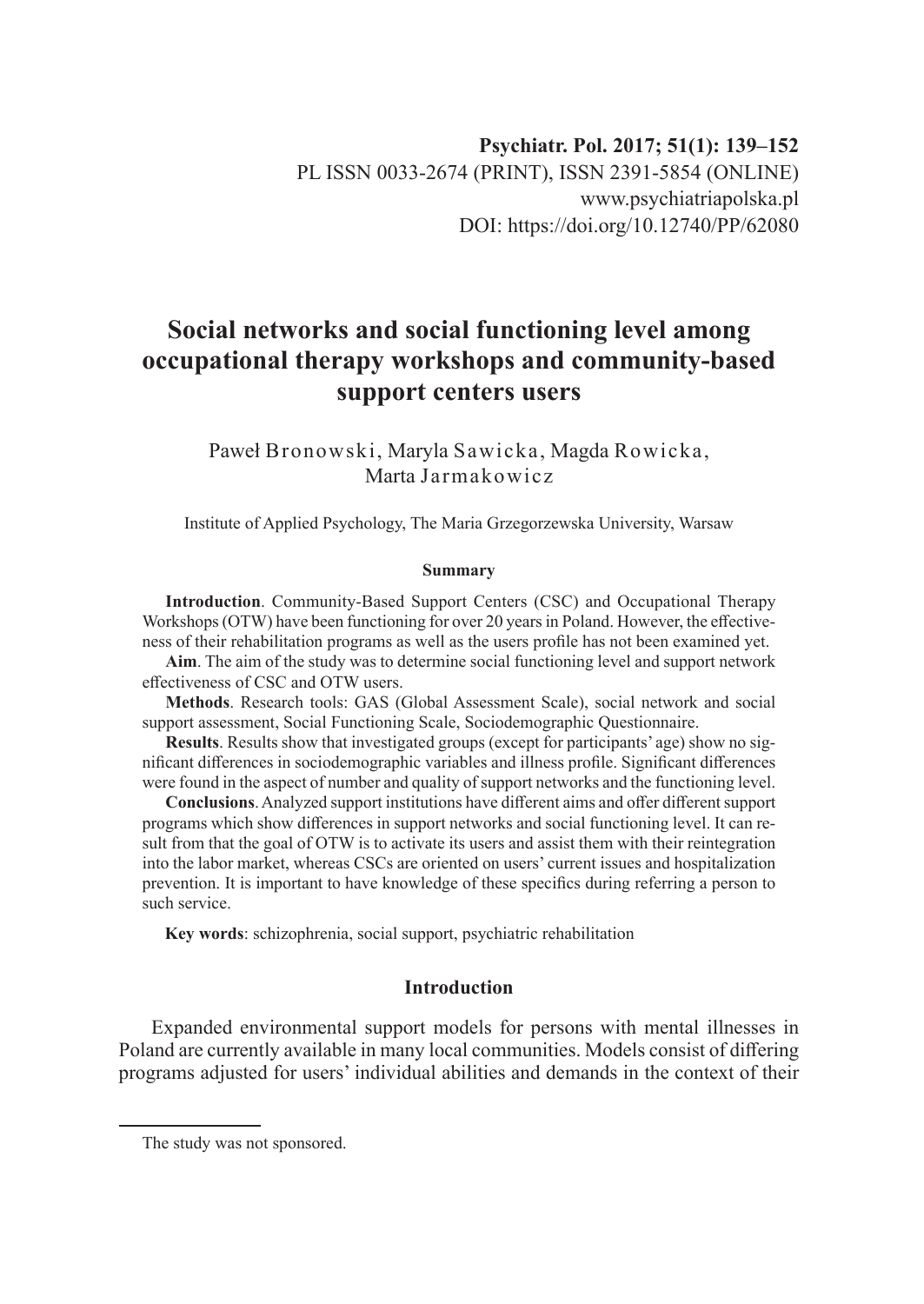mental illness. The most available and popular are: community-based support centers, occupational therapy workshops, home care services, support centers, clubs, sheltered housing and professional activation advocacy. The majority of these models are pursued by non-governmental organizations, local governments and social assistance. The aim of these environmental programs is to support healing process in the course of mental illnesses. Using a positive psychology language it could be stated that it aims to enable a "good life" [1] to mentally ill persons.

Programs that are mentioned above are constituted from typical procedures that are conducted with different intensity. These are: day structure modeling, social network compensation, social abilities training, individual and group psychological support and help in the course of engaging into employment.

Among support programs that are based on a daily centre routines most popular are community-based support centers and occupational therapy workshops. These services can be also treated as elementary for social support systems. They usually operate seven hours daily, provide differing offer of activities and are available for groups of approx. thirty persons. They also provide a numerous, interdisciplinary staff. The staff is combined from occupational therapists, psychologists, social workers, career advisor and career coaches. The staff in both discussed types of services are mainly persons with a long employment history and an adequate, essential preparation (courses, competence – building trainings) for working with persons with mental illnesses [2].

Both services work daily and their main goals are similar. However, each of these has its own specifics. CSC guidelines are mainly created to provide direct support to persons functioning, relapse prevention and hospitalization. OTW are oriented to provide career advocacy and general help in returning to employment. It could be recognized, that workshops aim to activate and build a strong independency of its users [3].

#### **Aim**

CSC and OTW have been functioning since the mid 1990s. So far, its characteristics and users' profiles have not been described in research. However, it is an important matter because such data could enable professionals to assess if these services are adjusted properly to users' abilities and needs.

To implement such research goal, groups of both services users were analyzed. Apart from sociodemographic and illness-related data, two basic and functioningrelated important specifics parameters were chosen: range and efficiency of social networks and social functioning level.

#### **Methods**

The research was conducted in years 2009–2011. Participants were persons with schizophrenia who were users of community-based support centers and occupational therapy workshops in Warsaw, Lublin and Krakow.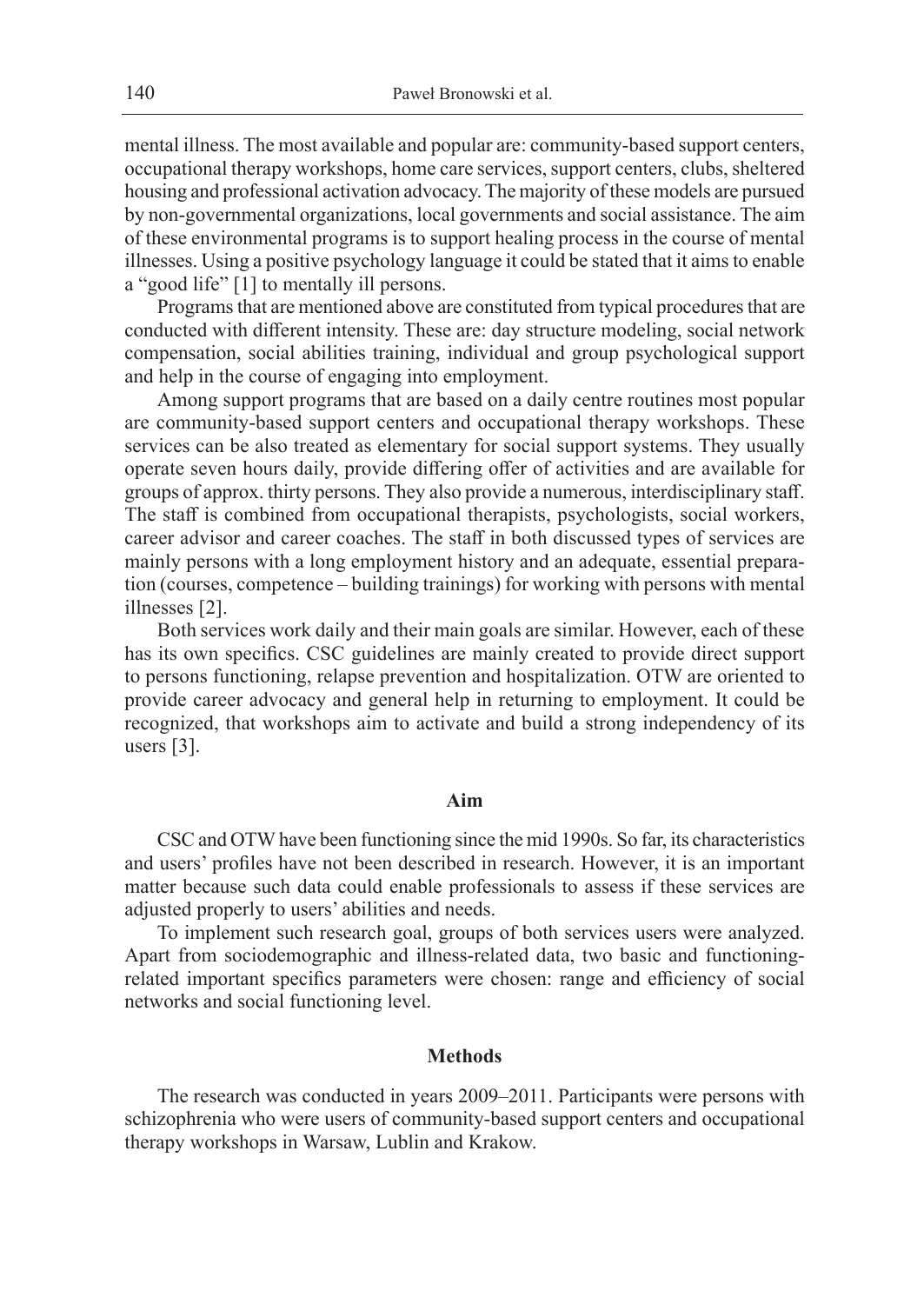Data was collected with the following tools:

- Sociodemographic Questionnaire (prepared for the research): sex, age, education, marital status and source of income;
- Illness Course Questionnaire (prepared for the research): illness-related data such as age at first episode, illness duration and a number of hospitalizations;
- Environmental Support Use Questionnaire (prepared for the research): data applying to usage of environmental support programs;
- Network and Social Support Assessment [4]: applies to social networks and enables support system measurement. People creating social networks are divided into 9 general categories – areas (cohabitants, close family, other relatives, service acquaintances, friends from work, neighbors, other acquaintances, therapists, other significant persons). In this research, concerning the specifics of the researched group, an additional group was added to the original questionnaire – "service acquaintances". The tool helps to assess a level of obtained social support. Eight types of support were included (maintaining functions): advising, help in everyday duties, backing up, taking care of, coming with help in unexpected crisis, comforting – lifting the spirits, trust in private matters and so-called unconditional support [4]. The tool was prepared especially for examination of persons with mental illness and no other tool of this kind was created in Poland. It has been used in different researches concerning social networks of persons with mental illness, e.g., assessment of correlations between treatment result and social networks [5], social networks of persons using environmental therapy [6], users of support programs [7], social networks and QoL relation in persons with schizophrenia [8]. The tool is useful in both clinical and research work [4];
- Birchwood Social Functioning Scale [9]: used to assess levels of functioning in people with mental illness in seven subscales:
	- social engagement;
	- interpersonal relationships and communication;
	- social activities;
	- recreational activities;
	- independence-competence;
	- independence-performance;
	- employment.

Each subscale has several statements which are assessed on a few-point scale. The version of the scale adjusted to Polish conditions by Załuska was used [9]. Version for person with illness was provided.

• Global Assessment Scale (GAS): a scale which enables overall evaluation of psychological functioning on continuum from mental illness to health. Assessment is made on a scale of 1 (hypothetically the most ill person) to 100 (the most healthy person). The scale is divided into 10 equal intervals. It allows researchers to assess the severity (or absence) of psychopathological symptoms in people with mental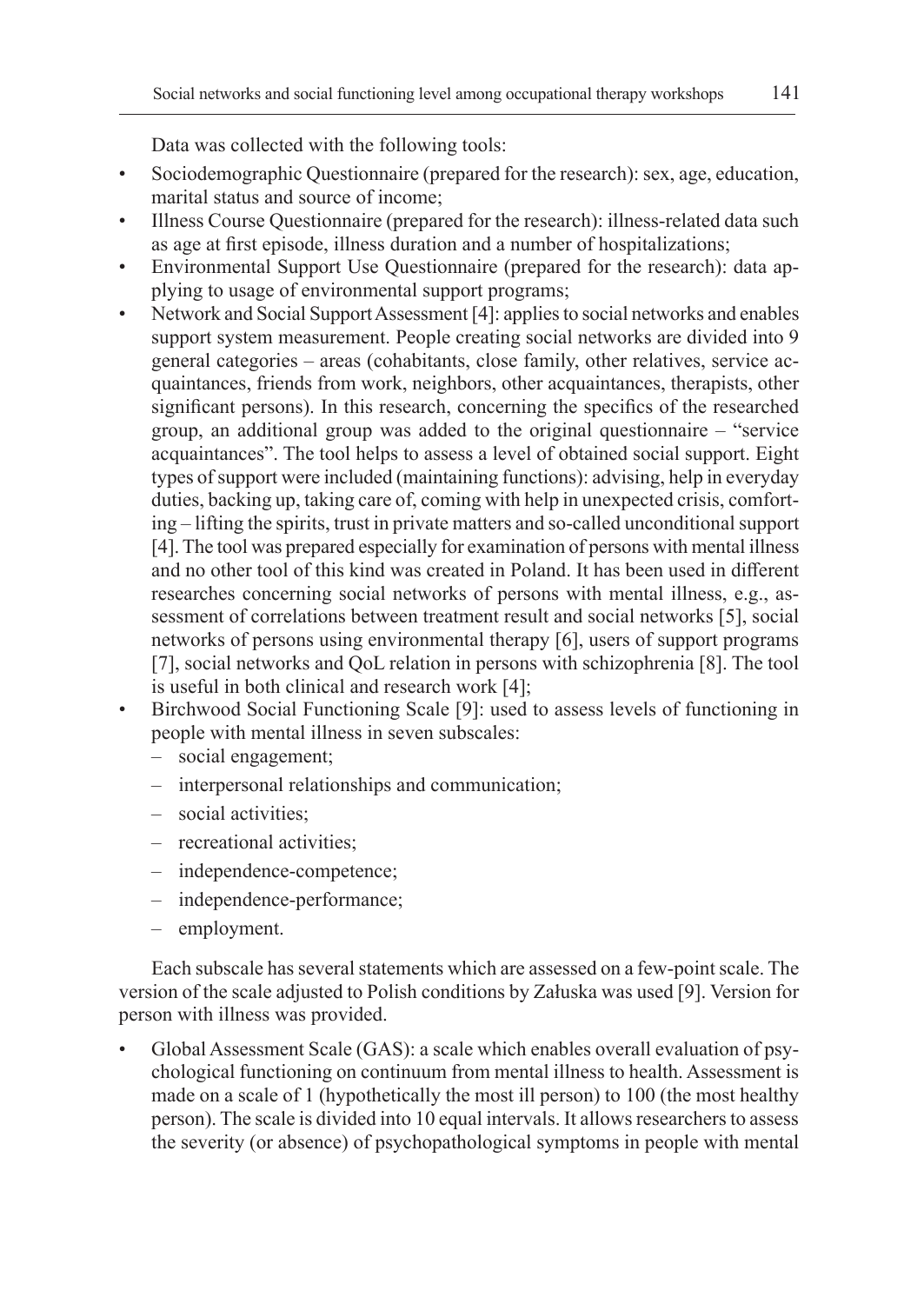illness in terms of self-aggression and suicidal tendencies, aggression, thought disorders, anxiety level, mood disorders, delusions and hallucinations [10, 11].

The research was supported by the Ministry of Science and Higher Education grant no. 1106/B/H03/2009/36 "Community-based support systems in recovery process of people with mental disorders".

### **Results**

## Study group

Group of 198 persons was examined. Participants had at least 3 months experience in a participation to a community-based support centre (CSC) or occupational therapy workshops (OTW). The research was conducted in Lublin, Krakow and Warsaw. In these cities community-based support programs have been functioning for many years. Participants from both groups used community support programs for 47 months on average. Frequency of participation was similar – participants, on average, joined services 4 times a week. Details are presented in Table 1.

|                         |            | Ν   | M     | <b>SD</b> |          | Ŋ     |  |
|-------------------------|------------|-----|-------|-----------|----------|-------|--|
| Participation time      | <b>OTW</b> | 79  | 47.94 | 47.78     | $-0.406$ |       |  |
|                         | <b>CSC</b> | 119 | 47.71 | 39.53     |          | 0.685 |  |
|                         | <b>OTW</b> | 79  | 4.72  | 0.62      |          | 0.704 |  |
| Participation frequency | <b>CSC</b> | 119 | 4.66  | 0.92      | $-0.379$ |       |  |

Table 1. **Average participation time (in months) and frequency (in weeks)**

N – number of participants; M – mean; SD – standard deviation; Z – Mann-Whitney U test Z statistic values; p – probability level

Nonparametric tests were applied to compare the two investigated groups due to non-equal sample sizes ( $\chi^2(1) = 8.08$ ; p = 0.004), and non-normal distribution of the data. The Kolmogorov-Smirnov test, as well as the Shapiro-Wilk test were significant in case of all the variables for both or at least for one group. Moreover, the ratio of skewness to its standard error and/or kurtosis to its standard error exceeded was > |1|. In vast majority of the variables, the values of skewness and/or kurtosis exceeded |1|. In other cases, i.e., when the values of skewness and kurtosis were  $\leq$  |1|, outlier observations were present in groups. However, according to the least conservative criteria, for the variables with the values of skewness and kurtosis not exceeding |1|, the Student's t-tests were conducted; in other cases the Mann-Whitney U test was performed.

Analysis of the distribution and composition of the services users considered: sex, age, marital status, education. Details are presented in tables 2–6.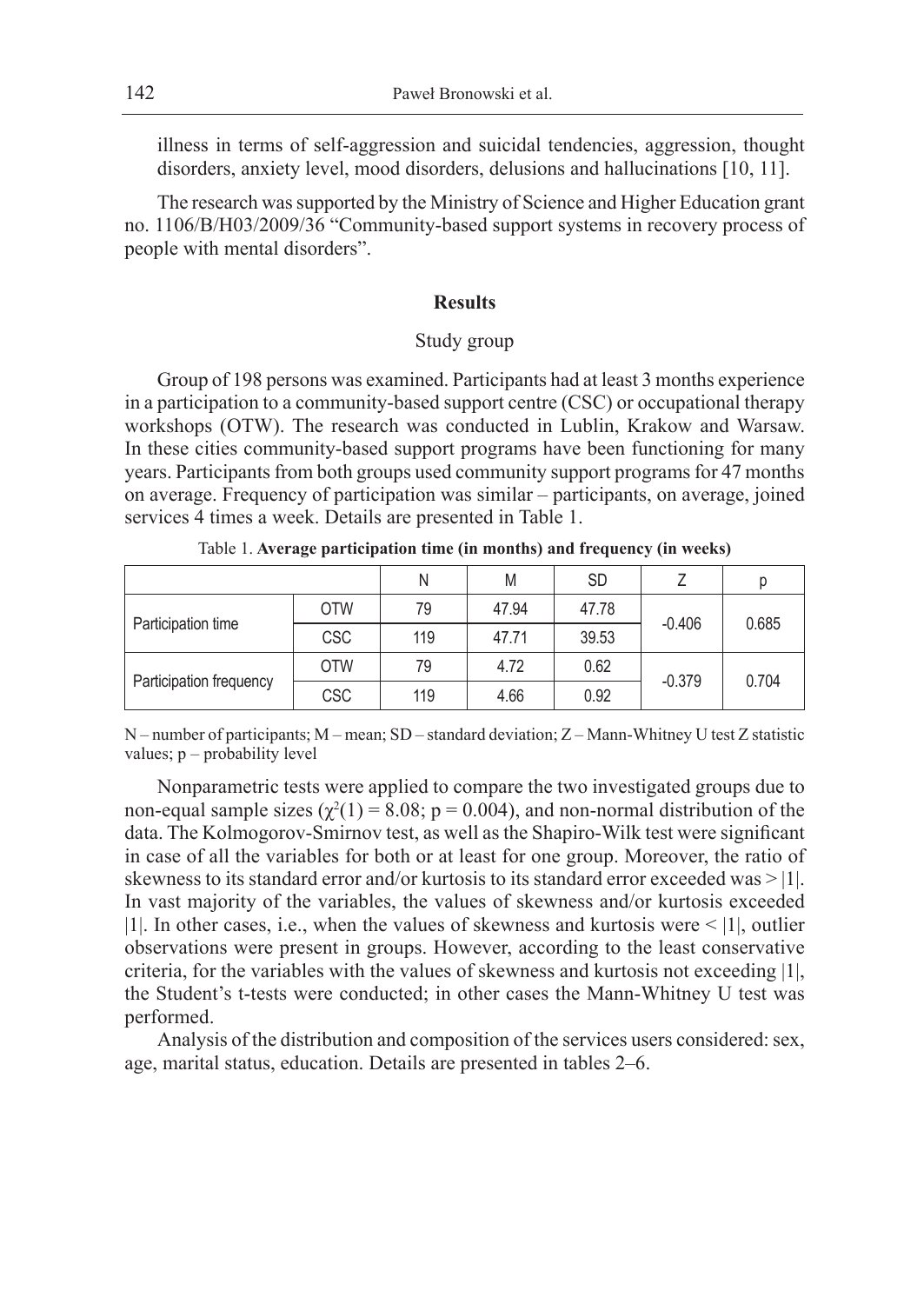|       | <b>OTW</b> | <b>CSC</b> | <b>OTW</b> | <b>CSC</b> |
|-------|------------|------------|------------|------------|
| Men   | 38         | 69         | 48.1       | 58.0       |
| Women | 41         | 50         | 51.9       | 42.0       |
| Total | 79         | 119        | 100.0      | 100.0      |

Table 2. **Participants' sex**

 $N$  – number of participants; % – percentage

Table 3. **Age of participants**

|     |            | M     | SD    |          |       |
|-----|------------|-------|-------|----------|-------|
|     | <b>OTW</b> | 38.09 | 10.27 | $-2.312$ | 0.021 |
| Age | <b>CSC</b> | 42.22 | 12.07 |          |       |

M – mean; SD – standard deviation; Z – Mann-Whitney U test Z statistic values; p – probability level

|                 | N          |            | $\frac{0}{0}$ |       |
|-----------------|------------|------------|---------------|-------|
|                 | <b>OTW</b> | <b>CSC</b> | <b>OTW</b>    | CSC   |
| Single          | 66         | 100        | 83.5          | 84.1  |
| Married         | 6          | 6          | 7.6           | 5.0   |
| <b>Divorced</b> | 5          | 6          | 6.3           | 5.0   |
| Widow/er        |            | 7          | 1.3           | 5.9   |
| Separation      |            | 0          | 1.3           | 0     |
| Total           | 79         | 119        | 100.0         | 100.0 |

Table 4. **Marital status**

 $N$  – number of participants; % – percentage

Table 5. **Participants' education**

|            |            | Ν          |            | $\%$  |
|------------|------------|------------|------------|-------|
|            | <b>OTW</b> | <b>CSC</b> | <b>OTW</b> | CSC   |
| Primary    | 5          | 12         | 6.3        | 10.1  |
| Vocational | 15         | 32         | 19.0       | 26.9  |
| Secondary  | 50         | 57         | 63.3       | 47.9  |
| Higher     | 9          | 18         | 11.4       | 15.1  |
| Total      | 79         | 119        | 100.0      | 100.0 |

N – number of participants; % – percentage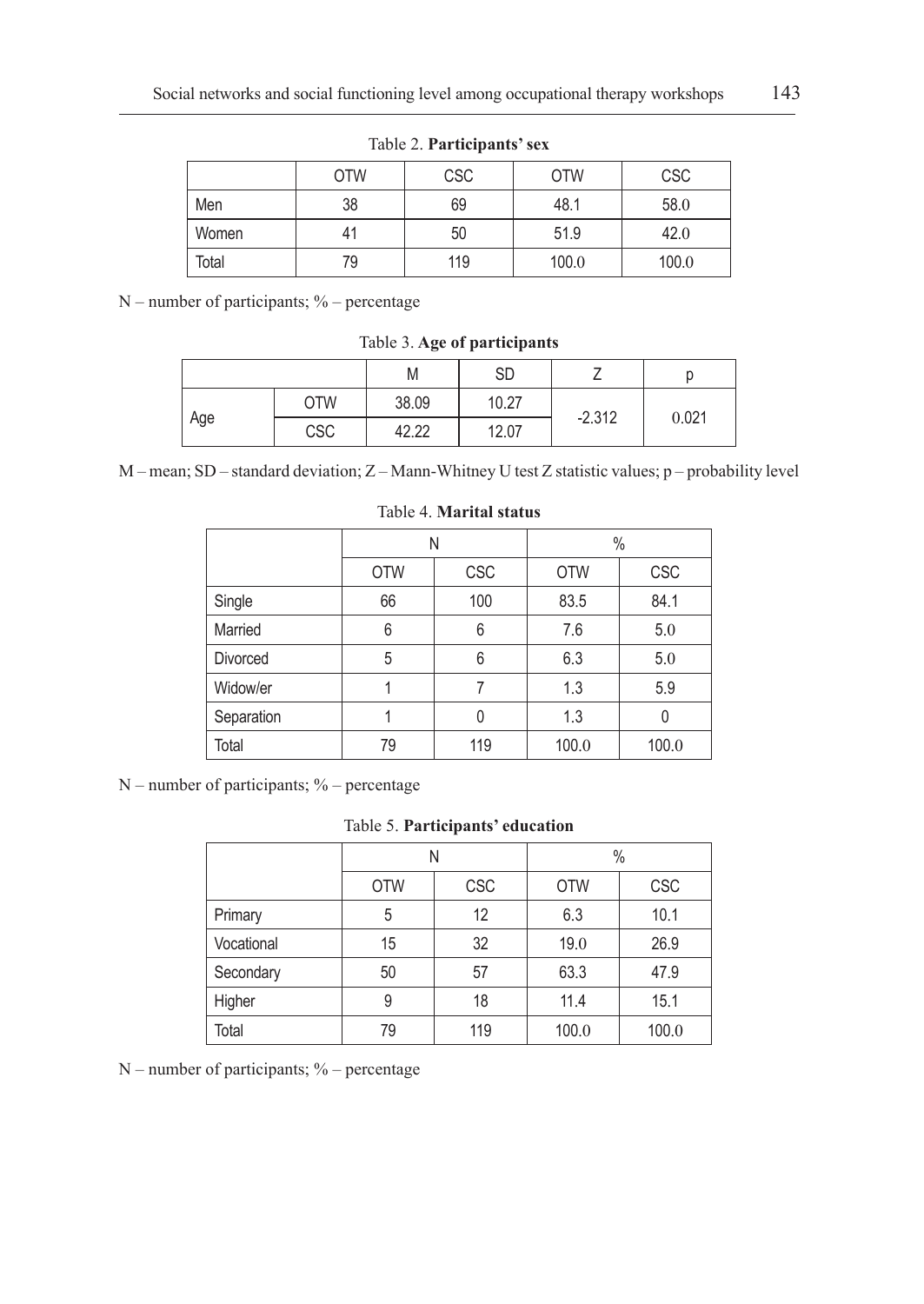|                              |            | Ν   | M     | SD    |         | df  |       |
|------------------------------|------------|-----|-------|-------|---------|-----|-------|
|                              | <b>OTW</b> | 78  | 14.56 | 8.93  | $-2.20$ |     |       |
| Course of illness (in years) | CSC        | 118 | 17.76 | 10.60 |         | 194 | 0.029 |

Table 6. **Duration of illness (years)**

 $N$  – number of participants;  $M$  – mean;  $SD$  – standard deviation; t – values of the Student's t-test; df – degrees of freedom; p – probability level

There are no significant differences in gender distribution in occupational therapy workshops and community-based support centers:  $\chi^2(1) = 1.97$ ;  $p = 0.172$  (Table 2).

Mean age of persons using occupational therapy workshops  $(M = 38.09,$  $SD = 10.27$ ) was significantly different from a mean age of users of community-based support centers (M = 42.22; SD = 12.07),  $Z = -2.31$ ; p = 0.021 (Table 3).

In both types of services over 90% of users are single. Only slightly over 7% of OTW and 5% of CSC users were married during the research. The compared groups showed no significant differences in marital status:  $\chi^2(4) = 4.66$ ; p = 0.324 (Table 4).

In the compared groups, most participants have secondary education while least had primary education. (Table 5). There are no significant differences in education level between research groups  $(Z = -1.016; p = 0.310)$ .

Course of illness and community-based support programs usage

OTW users have a shorter course of illness ( $M = 14.56$ ; SD = 8.93) than CSC users  $(M = 17.76; SD = 10.60), Z = -2.099; p = 0.036$ , however, the effect size shows that the difference is at a low level  $(r_{ES} = 0.21)$  [12].

There were no significant differences in a number of 24-hour hospitalization between the groups. However, there were differences in a number of daily hospitalizations (t(194) = – 2.20; p = 0.029). Persons using OTW (M = 14.56; SD = 8.93) were hospitalized in a daily wards more often than persons using CSC ( $M = 17.76$ ; SD = 10.60). The effect size shows, that the difference was minor  $(r_{ES} = 0.17)$  [12]. Details are presented in Table 7.

|                                  |                                                                                             | N   | M    | <b>SD</b> |  |       |
|----------------------------------|---------------------------------------------------------------------------------------------|-----|------|-----------|--|-------|
| number of 24-hour                | <b>OTW</b>                                                                                  | 78  | 4.81 | 4.81      |  | 0.141 |
| hospitalizations                 | $-1.47$<br><b>CSC</b><br>6.20<br>119<br>6.05<br><b>OTW</b><br>1.92<br>2.14<br>79<br>$-2.33$ |     |      |           |  |       |
|                                  |                                                                                             |     |      |           |  |       |
| number of daily hospitalizations | <b>CSC</b>                                                                                  | 118 | 1.52 | 2.29      |  | 0.020 |

Table 7. **Number of psychiatric hospitalizations**

N – number of participants; M – mean; SD – standard deviation; Z – Mann-Whitney U test Z statistic values; p – probability level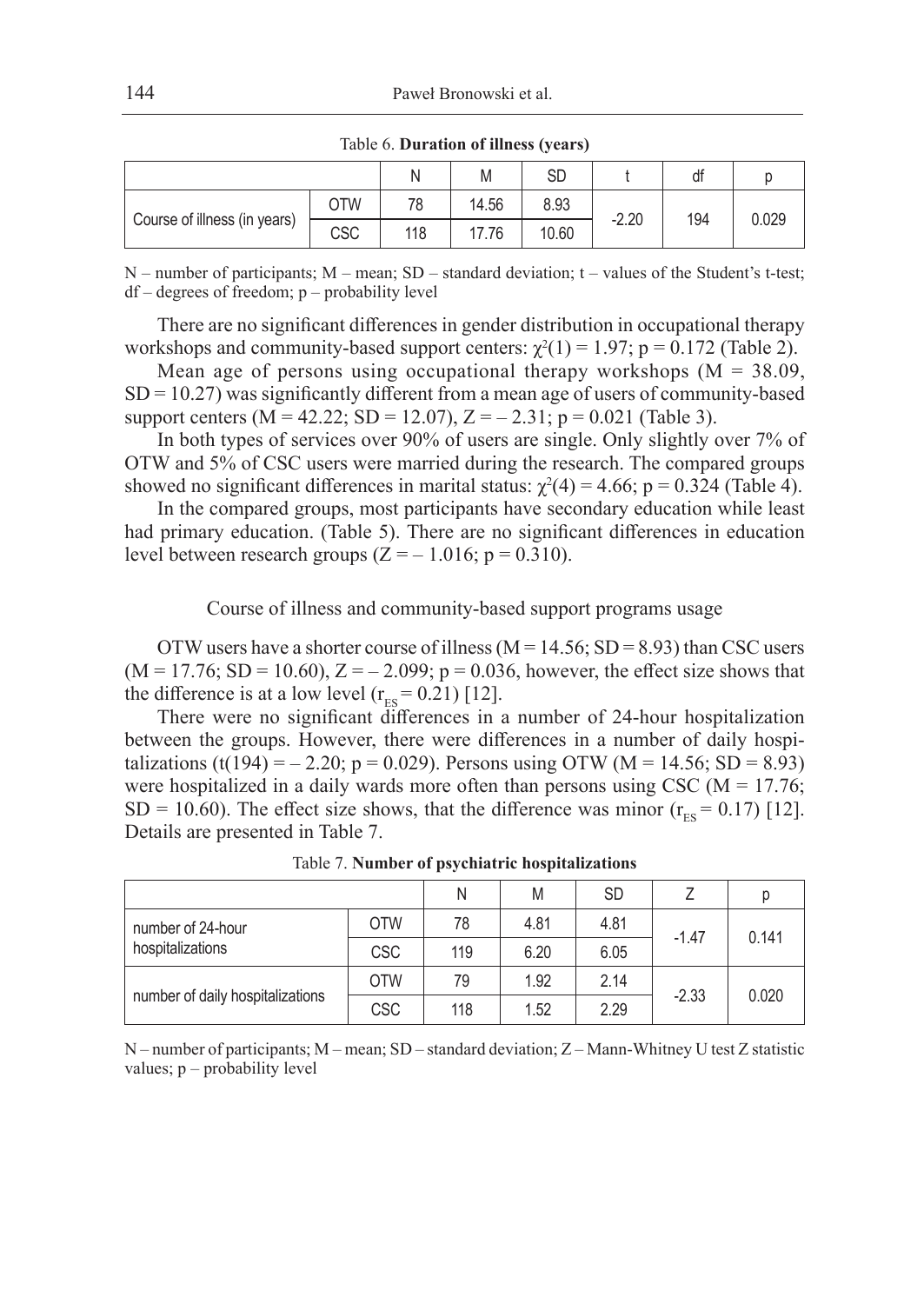Both groups showed no significant differences in coping with illness symptoms. Results obtained on the Global Assessment Scale present no statistical differences in groups. Details are presented in Table 8.

|                      |            | N   | M                      | <b>SD</b> |       | df  | р     |
|----------------------|------------|-----|------------------------|-----------|-------|-----|-------|
| <b>GAS</b> intervals | <b>OTW</b> | 79  | 7.13                   | 1.20      | 0.68  | 195 | 0.496 |
|                      | <b>CSC</b> | 118 | 6.99                   | 1.46      |       |     |       |
| <b>GAS</b> raw       | <b>OTW</b> | 79  | 68.80                  | 11.89     |       |     |       |
|                      | <b>CSC</b> | 118 | 0.99<br>66.85<br>14.64 | 195       | 0.325 |     |       |

Table 8. **GAS results in both groups (Student's t-test)**

 $N$  – number of participants;  $M$  – mean;  $SD$  – standard deviation; t – values of the Student's t-test; df – degrees of freedom; p – probability level

No significant differences were obtained in the assessment of the general mental state of participants. Both groups scored around  $7<sup>th</sup>$  interval which refers to a following clinical description: "occurrence of mild symptoms (e.g., depressive mood and minor insomnia) or particular difficulties in a few scopes of activity, quite good functioning, patient has a few significant relationships with people and most of persons in his/her environment do not see him/her as an ill person".

# Social networks

Data gathered using Bizoń's Questionnaire show, that OTW users had statistically more numerous social networks (Table 9).

|                     |     |     | M     | SD    |       | df  |              |
|---------------------|-----|-----|-------|-------|-------|-----|--------------|
| Social environment- | OTW | 79  | 13.57 | 6.896 | 4.500 | 196 | ${}_{0.001}$ |
| number of people    | CSC | 119 | 9.54  | 4.890 |       |     |              |

Table 9. **Numerical amounts of social networks in examined groups**

 $N$  – number of participants;  $M$  – mean;  $SD$  – standard deviation; t – values of the Student's t-test; df – degrees of freedom; p – probability level

Support networks of OTW users contained on average 13 persons which was significantly different than in the group of CSC users in which the number equaled to 9 persons.

Examined groups differ in numerical amounts of categories of persons combining their social networks (Table 10).

|             |            |     | M    | SD    |          |         |
|-------------|------------|-----|------|-------|----------|---------|
|             | <b>OTW</b> | 79  | 0.89 | 0.320 | $-4.602$ |         |
| Cohabitants | CSC        | 119 | 0.58 | 0.496 |          | < 0.001 |

Table 10. **Average categories of persons combining social networks**

*table continued on the next page*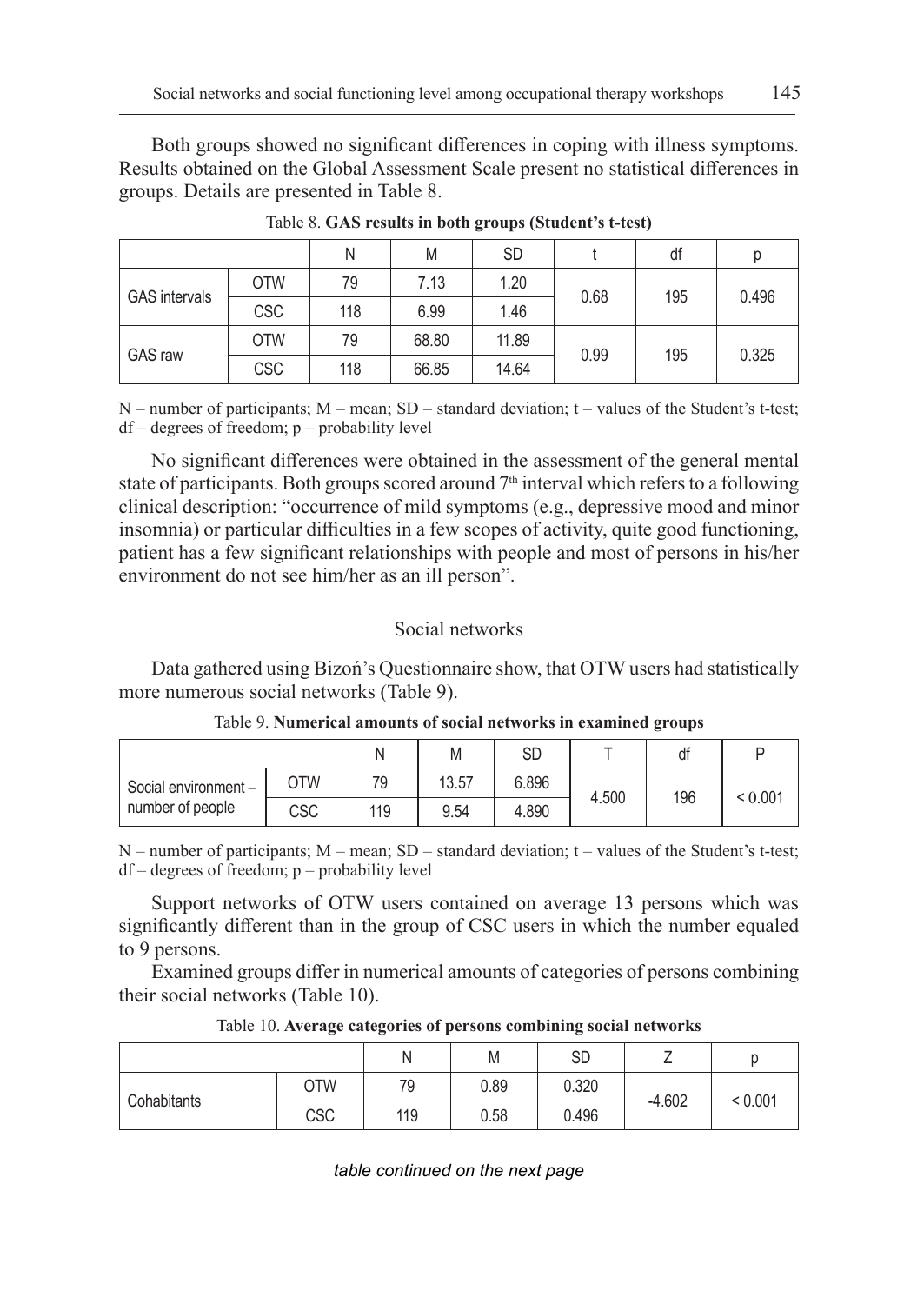| Closest family      | <b>OTW</b> | 79  | 0.87 | 0.335 | $-0.326$ | 0.744 |
|---------------------|------------|-----|------|-------|----------|-------|
|                     | <b>CSC</b> | 119 | 0.86 | 0.351 |          |       |
| Other relatives     | <b>OTW</b> | 79  | 0.59 | 0.494 | $-1.021$ | 0.307 |
|                     | <b>CSC</b> | 119 | 0.52 | 0.502 |          |       |
| <b>Services</b>     | <b>OTW</b> | 79  | 0.78 | 0.414 | $-2.529$ | 0.011 |
| acquaintances       | <b>CSC</b> | 119 | 0.61 | 0.489 |          |       |
| Friends from work   | <b>OTW</b> | 79  | 0.10 | 0.304 |          | 0.100 |
|                     | <b>CSC</b> | 119 | 0.04 | 0.201 | $-1.644$ |       |
|                     | <b>OTW</b> | 79  | 0.33 | 0.473 | $-0.778$ | 0.436 |
| Neighbors           | <b>CSC</b> | 119 | 0.28 | 0.450 |          |       |
|                     | <b>OTW</b> | 79  | 0.51 | 0.503 | $-2.384$ | 0.017 |
| Other acquaintances | <b>CSC</b> | 119 | 0.34 | .474  |          |       |
|                     | <b>OTW</b> | 79  | 0.95 | 0.221 |          |       |
| Therapists          | <b>CSC</b> | 119 | 0.93 | 0.251 | $-0.478$ | 0.633 |
| Other significant   | <b>OTW</b> | 79  | 0.30 | 0.463 | $-0.717$ | 0.474 |
| persons             | <b>CSC</b> | 119 | 0.35 | 0.480 |          |       |

N – number of participants; M – mean; SD – standard deviation; Z – Mann-Whitney U test Z statistic values; p – probability level

Results show that OTW users have statistically significantly more numerous social networks in following categories: "cohabitants", "service acquaintances", "other acquaintances".

Possibilities of support in groups of participants are presented in Table 11.

|                                 |            | N   | M    | <b>SD</b> | Z        | р     |
|---------------------------------|------------|-----|------|-----------|----------|-------|
|                                 | <b>OTW</b> | 79  | 1.94 | 2.126     | $-0.795$ | 0.427 |
| Counseling – number of persons  | <b>CSC</b> | 119 | 1.85 | 1.560     |          |       |
|                                 | <b>OTW</b> | 79  | 1.27 | 1.059     | $-0.708$ | 0.479 |
| Helping out – number of persons | <b>CSC</b> | 119 | 1.44 | 1.394     |          |       |
|                                 | <b>OTW</b> | 79  | 2.11 | 1.874     | $-0.873$ | 0.382 |
| Protection – number of persons  | <b>CSC</b> | 119 | 1.92 | 1.848     |          |       |
|                                 | <b>OTW</b> | 79  | 2.11 | 1.948     | $-0.133$ | 0.894 |
| Care – number of persons        | <b>CSC</b> | 119 | 2.15 | 2.118     |          |       |
| Direct help – number of persons | <b>OTW</b> | 79  | 2.47 | 2.401     | $-0.831$ |       |
|                                 | <b>CSC</b> | 119 | 2.18 | 2.151     |          | 0.406 |

Table 11. **Number of obtained functions of support**

|  | table continued on the next page |  |  |  |  |
|--|----------------------------------|--|--|--|--|
|--|----------------------------------|--|--|--|--|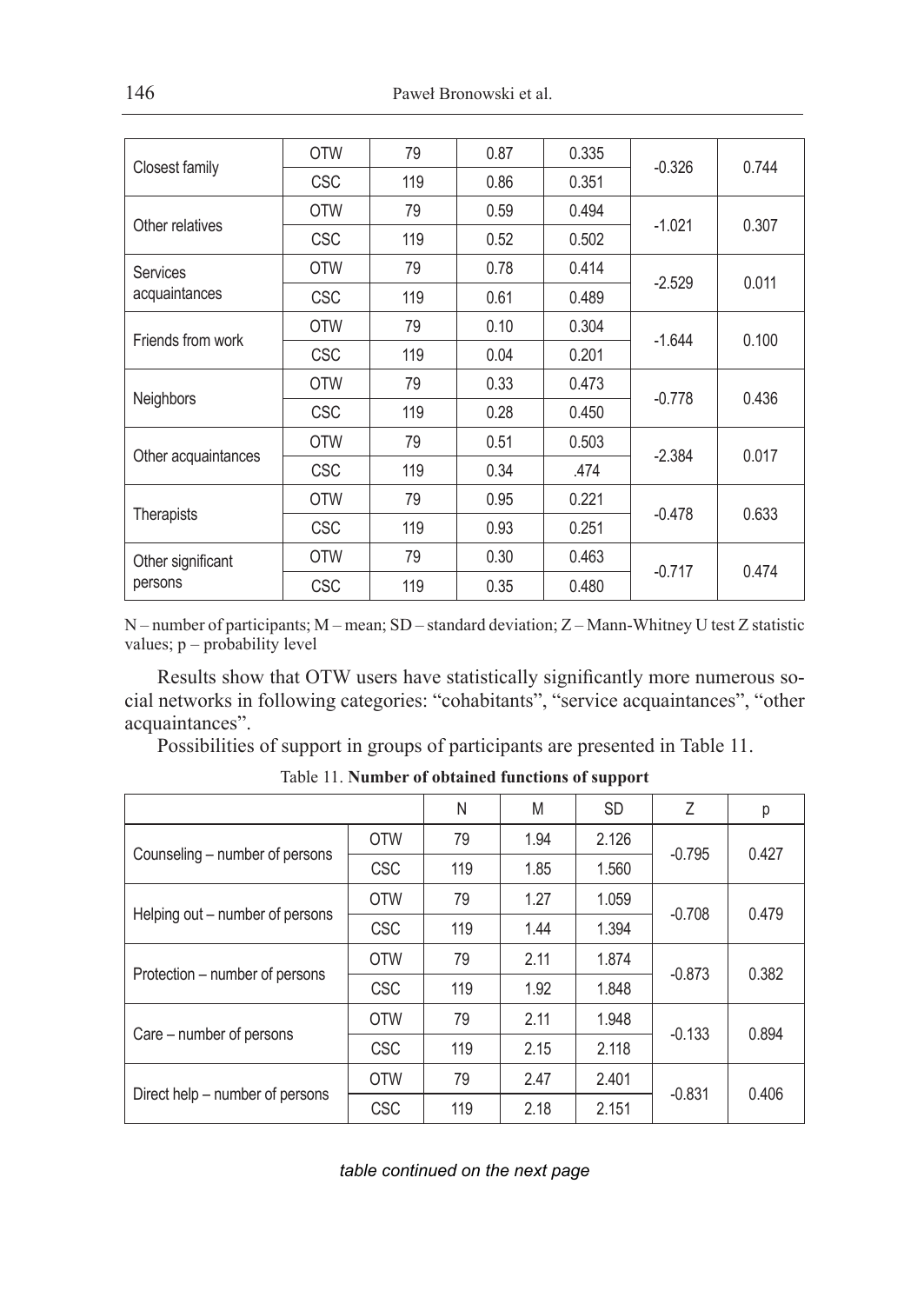|                                 | <b>OTW</b> | 79  | 3.10 | 2.947 |          | 0.106 |
|---------------------------------|------------|-----|------|-------|----------|-------|
| Comforting – number of persons  | <b>CSC</b> | 119 | 2.47 | 2.626 | $-1.616$ |       |
|                                 | <b>OTW</b> | 79  | 1.92 | 2.018 | $-0.356$ | 0.722 |
| Trusteeship – number of persons | <b>CSC</b> | 119 | 1.84 | 1.657 |          |       |
| Unconditional help- number of   | <b>OTW</b> | 79  | 3.41 | 3.695 | $-2.594$ |       |
| persons                         | <b>CSC</b> | 119 | 2.03 | 2.036 |          | 0.009 |

N – number of participants; M – mean; SD – standard deviation; Z – Mann-Whitney U test Z statistic values; p – probability level

The level of obtained support in general show no differences between groups on a statistically significant basis. The only difference concerns unconditional help which, according to CSC users, they obtain from other people, which significantly differs the group from OTW users.

Results presented in Table 12 show that OTW users obtain more support functions from outside the service. It concerns "cohabitants" and "other acquaintances". In the case of CSC users statistically significantly more support functions is provided by the service "therapists".

|                                  |            | N   | M     | <b>SD</b> | 7        | р       |
|----------------------------------|------------|-----|-------|-----------|----------|---------|
| Number of functions -            | <b>OTW</b> | 79  | 4.443 | 2.730     | $-4.273$ | < 0.001 |
| cohabitants                      | <b>CSC</b> | 119 | 2.563 | 2.927     |          |         |
| Number of functions - closest    | <b>OTW</b> | 79  | 2.253 | 2.559     |          | 0.133   |
| family                           | <b>CSC</b> | 119 | 2.866 | 2.855     | $-1.501$ |         |
| Number of functions – other      | <b>OTW</b> | 79  | 0.671 | 1.639     | $-.409$  | 0.682   |
| relatives                        | <b>CSC</b> | 119 | 0.613 | 1.397     |          |         |
| Number of functions - service    | <b>OTW</b> | 79  | 0.899 | 1.614     | $-1.404$ | 0.160   |
| acquaintances                    | <b>CSC</b> | 119 | 0.773 | 1.685     |          |         |
| Number of functions – friends    | <b>OTW</b> | 79  | 0.051 | 0.221     | $-1.322$ | 0.186   |
| from work                        | <b>CSC</b> | 119 | 0.092 | 0.713     |          |         |
|                                  | <b>OTW</b> | 79  | 0.114 | 0.453     | $-0.696$ | 0.487   |
| Number of functions – neighbors  | <b>CSC</b> | 119 | 0.345 | 1.252     |          |         |
| Number of functions – other      | <b>OTW</b> | 79  | 0.873 | 1.644     | $-1.993$ | 0.046   |
| friends                          | <b>CSC</b> | 119 | 0.588 | 1.470     |          |         |
|                                  | <b>OTW</b> | 79  | 1.532 | 1.818     | $-2.281$ | 0.023   |
| Number of functions - therapists | <b>CSC</b> | 119 | 2.345 | 2.316     |          |         |

Table 12. **A number of functions provided by particular categories of persons**

*table continued on the next page*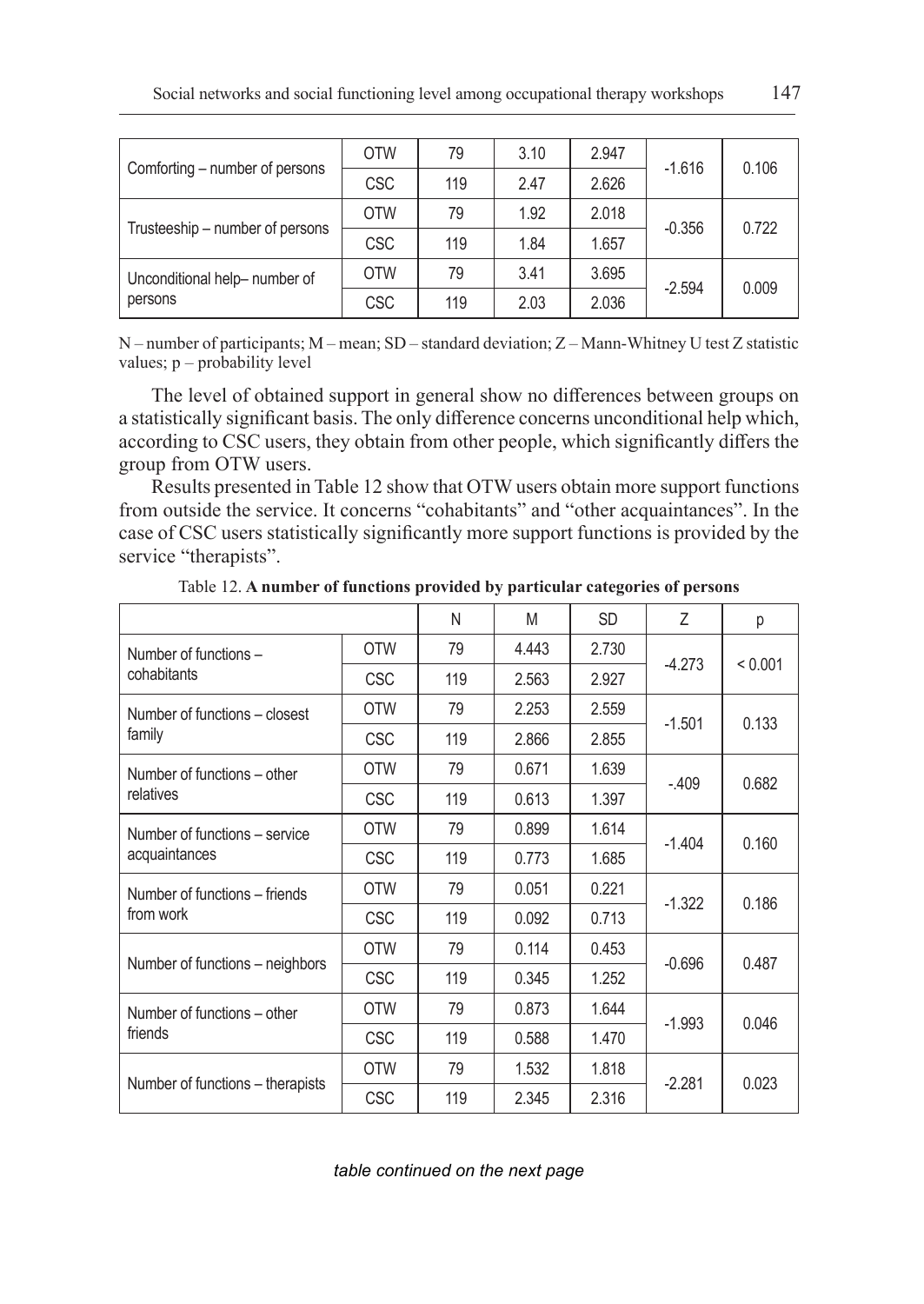| Number of functions – other | OTW        | 70  | 0.709 | .529  | $-0.464$ | 0.643 |
|-----------------------------|------------|-----|-------|-------|----------|-------|
| significant persons         | rer<br>∪໐ບ | 119 | 0.790 | 1.625 |          |       |

N – number of participants; M – mean; SD – standard deviation; Z – Mann-Whitney U test Z statistic values; p – probability level

#### Social functioning

The analysis of social functioning level in participants shows that there are significant differences between scales: interpersonal behaviors/relations, pro-social activities and employment/occupation (Table 13). In both scales OTW users obtained higher scores than CSC users. There were no significant differences between means in scales: social engagement, recreation, independence-performance or independencecompetence.

|                          |            | N   | M       | SD.    | $t(df)$ or $Z$   | р       |
|--------------------------|------------|-----|---------|--------|------------------|---------|
|                          | <b>OTW</b> | 79  | 91.671  | 10.652 | $Z = -1.341$     | 0.180   |
| Social engagement        | <b>CSC</b> | 119 | 90.038  | 10.876 |                  |         |
| Interpersonal behaviors/ | <b>OTW</b> | 79  | 88.215  | 28.610 |                  | 0.007   |
| relations                | <b>CSC</b> | 119 | 78.059  | 23.387 | $t(196) = 2.734$ |         |
|                          | <b>OTW</b> | 74  | 107.541 | 12.819 |                  | 0.023   |
| Pro-social activities    | <b>CSC</b> | 106 | 103.231 | 12.147 | $t(178) = 2.29$  |         |
|                          | <b>OTW</b> | 71  | 98.113  | 13.309 |                  | 0.274   |
| Recreation               | <b>CSC</b> | 107 | 95.818  | 13.891 | $t(176) = 1.097$ |         |
|                          | <b>OTW</b> | 74  | 100.845 | 12.455 |                  | 0.398   |
| Independence-performance | <b>CSC</b> | 111 | 99.207  | 13.140 | $t(183) = 0.848$ |         |
|                          | <b>OTW</b> | 73  | 96.116  | 5.417  | $Z = -1.260$     | 0.208   |
| Independence-competence  | <b>CSC</b> | 116 | 95.349  | 5.723  |                  |         |
|                          | <b>OTW</b> | 75  | 101.927 | 10.787 |                  | < 0.001 |
| Employment/occupation    | <b>CSC</b> | 119 | 93.933  | 10.824 | $t(192) = 5.016$ |         |

Table 13. **Social functioning in participants**

N – number of participants; M – mean; SD – standard deviation; Z – Mann-Whitney U test Z statistic values;  $t$  – values of the Student's t-test;  $p$  – probability level

# **Discussion**

Both researched groups show similarities. All examined persons are diagnosed with schizophrenia, do not show differences in the level of coping with symptoms in the GAS examination. All participants attend community health centers regularly.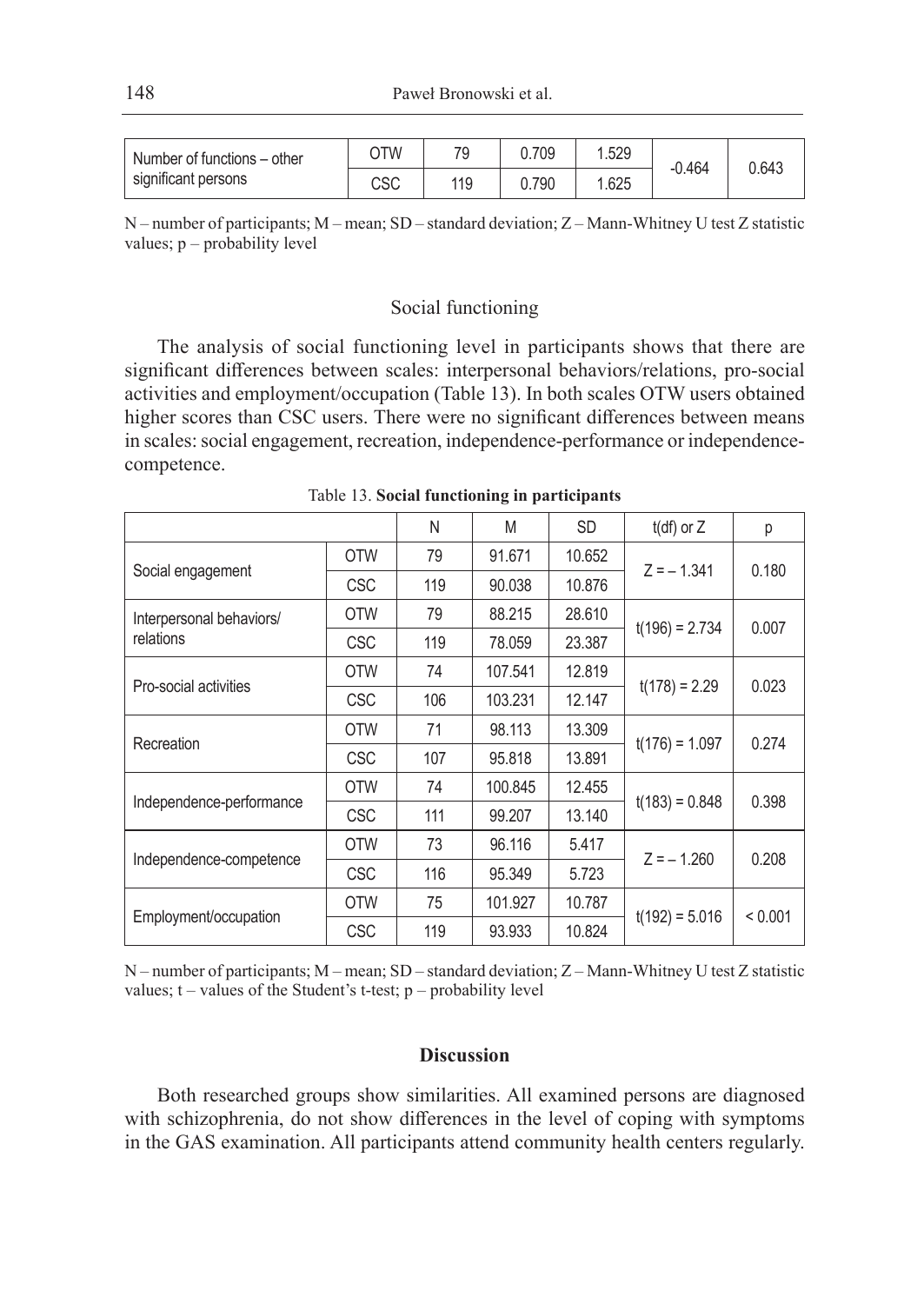Groups do not differ in duration and frequency of using support services. Occupational therapy workshops users are, however, significantly younger then community-based support centers users.

In the research, the group of participants was outsourced amongst well prospering, integrated, community-based support services from Krakow, Warsaw and Lublin. Participants were persons with chronic mental illness. Data show that mean duration of illness was a dozen years and that there were significant differences in the span of the illness between CSC users (17.76 years) and OTW users (14.56 years). In addition, these persons were repeatedly hospitalized (full-time hospitalizations and day hospitalizations). The group of OTW users was significantly more often hospitalized in outpatient wards which could indicate a higher readiness to obtaining support in this group. Both groups were in majority singles with disability pension as the only source of income. In the group of CSC users, the majority were men, in OTW the majority were women.

The research does not enable an explicit assessment of the influence of services programs on the functioning level and healing process parameters. However, basing on the outcomes, it could be assumed that occupational therapy workshops are more likely to enable its users to activate in a labor market while community-based support centers are rather perceived as ultimate targets [13]. OTW are also defined by its users more as a workplace with all its specifics: time-sheets, absence excuses, quality of work evaluations, sometimes a financial gratification as a salary substitute. In both services users spent similar time (approximately 47 months, 4 days per week on average). Detailed analysis of other sociodemographic data showed, that examined groups show differences in age – community-based support centers users are on average 4 years older.

Comparison of social functioning results among both groups of users shows no significant differences in areas such as: independence-competence, independenceperformance, engagement in coping with social isolation. Thus, both groups declare a similar level of activity potential and general functioning. However, they significantly differ in scales of interpersonal relations, pro-social activities and employment/occupation. Such aspects of functioning are crucial for interpersonal activities, relationships building and independence. In this respect, the group of occupational therapy workshops users shows definitely better results. This may be showed by statistically significantly more numerous, beyond-family social support networks which are combined of: friends from work, acquaintances from a service and other remote friends. These relations take effect in a stronger feeling of "unconditional support" from the obtained networks. These aspects are differently shaped among the group of community-based support centers users where the strongest base for support are mainly therapists. Social support network is fundamental for many psychological aspects of functioning, experienced by persons with mental illness [14]. Studies show that an efficient support network is treated as a stimulating source of own social activity, aspiration to have enough number of friends and be in a relationship which together, may positively influence immunity for mental illness stigma [15]. This specific immunity may be visible in the results of this research where, with similar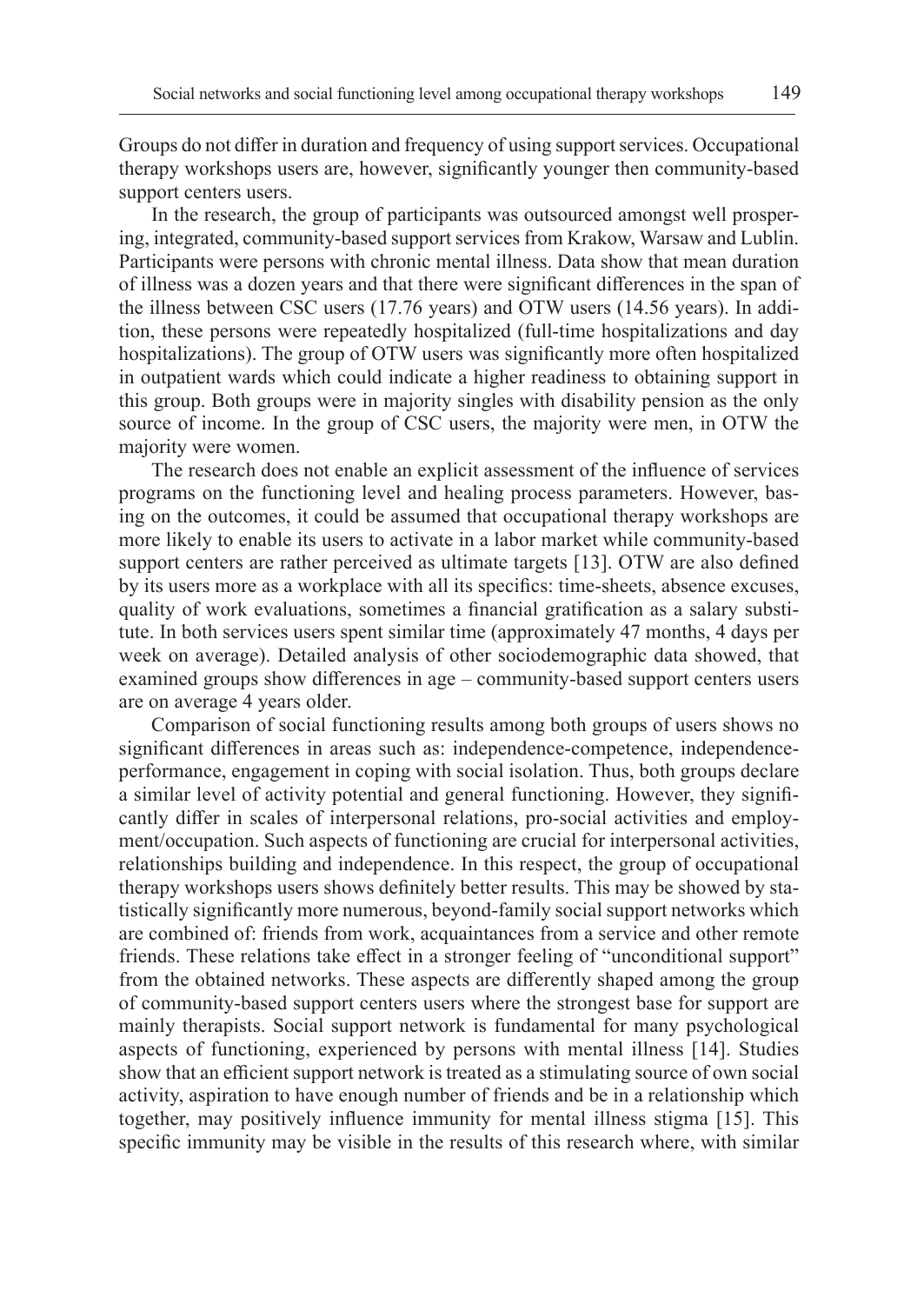outcomes in the level of social functioning, social environment of participants from occupational therapy workshop is considerably richer and varied than in the compared group of participants from community-based support centers. It is worth to add that an efficient support network empowers the immunity for stigma and protects from the feeling of shame, necessity of keeping a secret about one's problems and illness [16]. It also prevents a feeling of being disabled that subjectively may be comprehend as an accumulation of barriers in entering any social relations, employment, or an independent habitation [17]. Lack of support system increases a feeling of otherness and disability which can decrease the hope for change of one's situation or self-appraisal [17–20]. Sibitz's study shows that the stimulation of the healing process in persons with mental illness is held by creating/re-creating social network, reducing stigma and developing resilience. Such operations result in a considerable reduction of depressive symptoms, anxiety and significant influence of declared quality of life level [14]. There is another phenomenon that can be observed in the functioning of social networks in the aspect of mental illness and concerns mitigation and "displacement" of natural support network in favor of professional network. This kind of network is usually more resilient, efficient and adjusted to these persons' needs than the natural one consisting of family or friends [5, 21].

# **Conclusions**

- 1. Users of occupational therapy workshops and community-based support centers show significant differences in numerous healing process-related parameters between groups.
- 2. Occupational therapy workshops place more emphasis on career advocacy and vocational activation. Community-based support centers provide a support system oriented on sustaining the general functioning and prevent further hospitalizations.
- 3. Results show that both services have different aims, answer different needs and capabilities of its users. Thus, they should be the elements of local support systems. Their accessibility decide on versatility and efficiency of local support systems.
- 4. Knowing the diversity of OTW and CSC offer is important during the process of directing persons with illness to support services. A relevant choice of the service that considers individual needs and capabilities could be decisive for the effectiveness of the operations undertaken in the course of healing process.

## **References**

- 1. Wciórka J. ed. *Ochrona zdrowia psychicznego: wyzwania, plany, bariery, dobre praktyki. Raport RPO*. Office of the Ombudsman: Warsaw; 2014.
- 2. Bronowski P, Sawicka M. *Zespół interdyscyplinarny nowa jakość w opiece środowiskowej*. Post. Psychiatr. Neurol. 2011; 20(3): 193–199.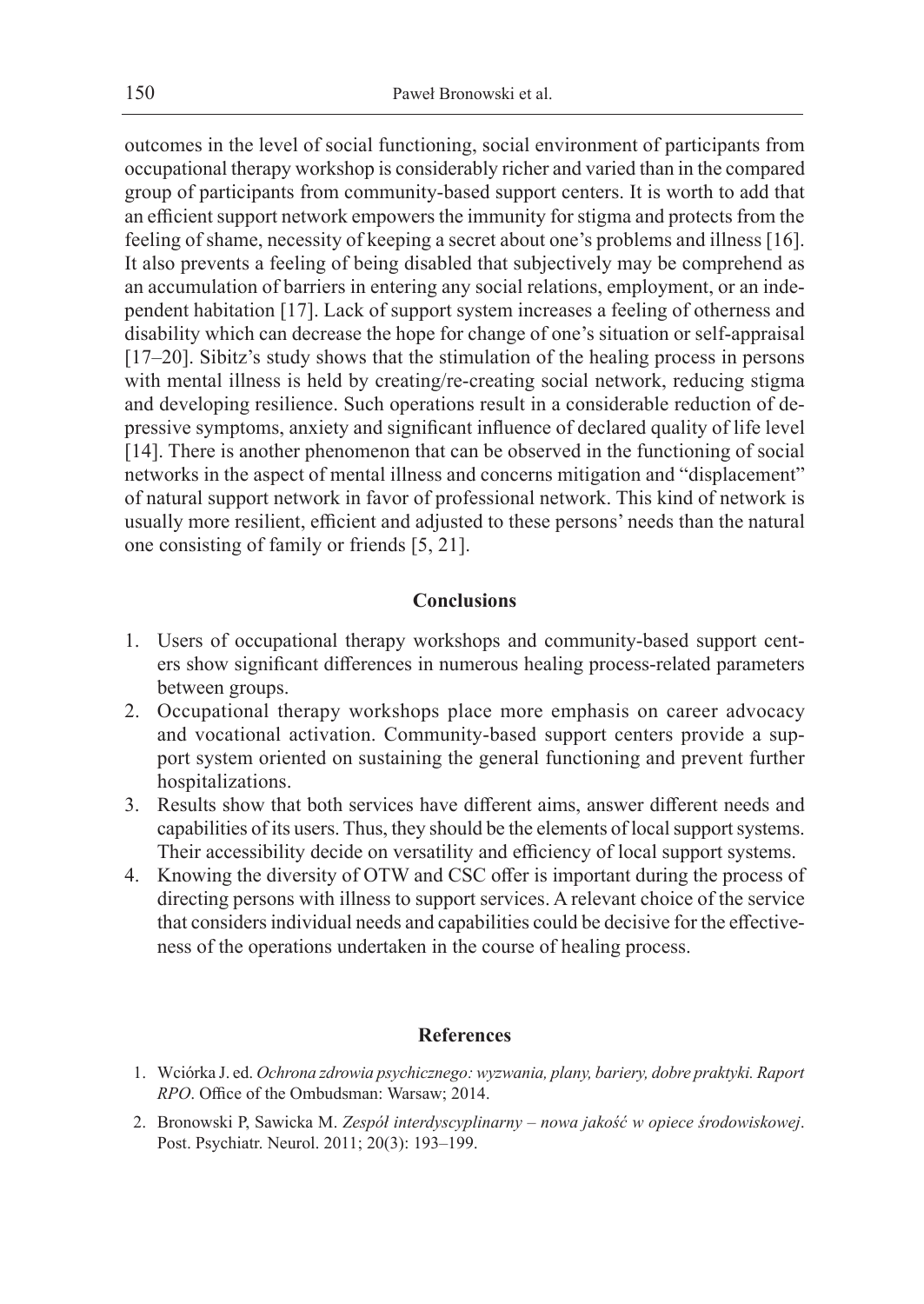- 3. Meder J, Sawicka M. *Warsztat terapii zajęciowej w rehabilitacji psychiatrycznej*. In: Heitzman J. ed. *Psychoedukacja w praktyce lekarza psychiatry*. Poznan: Termedia Medical Publishing House; 2010. p.193-196
- 4. Bizoń Z, Kokoszka A, Roszczyńska J, Bryła L, Wojnar M. *Ocena otoczenia i oparcia społecznego według Zdzisława Bizonia. Opis metody i jej zastosowanie*. Psychiatr. Pol. 2001; 35(4): 617–634.
- 5. Wojciechowska A, Walczewski K, Cechnicki A. *Zależności między właściwościami sieci społecznej a wynikami leczenia chorych na schizofrenię w trzy lata po pierwszej hospitalizacji*. Psychiatr. Pol. 2001; 42: 95–113.
- 6. Walczewski K, Wojciechowska A. *Sieci społeczne pacjentów chorych na schizofrenię. Porównanie grupy leczonej w programie leczenia środowiskowego z grupą leczoną w indywidualnym programie leczenia*. Psychiatr. Pol. 1998; 32(1): 59–67.
- 7. Bronowski P, Załuska M. *Wsparcie społeczne pacjentów przewlekle chorujących psychicznie*. Psychiatr. Pol. 2005; 39(2): 345–356.
- 8. Cechnicki A, Wojciechowska A. *Zależności pomiędzy właściwościami sieci społecznej a wynikami leczenia osób chorujących na schizofrenię w siedem lat od pierwszej hospitalizacji*. Psychiatr. Pol. 2007; 41(4): 513–525.
- 9. Załuska M. *Skala funkcjonowania społecznego (SFS) Birchwooda jako narzędzie oceny funkcjonowania chorych na schizofrenię*. Post. Psychiatr. Neurol. 1997; 6: 237–251.
- 10. Endicott J, Spitzer RL, Fless JL, Cohen J. *The Global Assessment Scale*. Arch. Gen. Psychiatry 1976; 33(6): 766–771.
- 11. Endicott J, Spitzer RL, Fless JL, Cohen J. *The Global Assessment Scale. Handbook of psychiatric measures*. Washington, DC: American Psychiatric Association; 2000.
- 12. Coolican, H. *Introduction to Research Methods and Statistics in Psychology. 5th edition*. Hodder & Stoughton: London; 2009
- 13. Sawicka M, Bronowski P, Charzyńska K. *Gender-related differences in social support program for mentally ill persons*. Psychiatr. Pol. 2013; 47(3): 375–384.
- 14. Sibitz I, Amering M, Unger A, Seyringer ME, Bachman A, Schrank B. et al. *The impact of the social network, stigma and empowerment on the quality of life in patients with schizofrenia*. Eur. Psychiatry 2011; 26(1): 28–33.
- 15. Sibitz I, Unger A, Woppmann A, Zidek T, Amering M. *Stigma resistance in patients with schizophrenia*. Schizophr. Bull. 2011; 37(2): 316–323.
- 16. Corrigan PW. *The impact of stigma on severe mental illness*. Cogn. Behav. Pract. 1998; 5: 201–222.
- 17. Ritsher JB, Otilingam PG, Grajales M. *Internalized stigma of mental illness: psychometric properties of a new measure*. Psychiatry Res. 2003; 121(1): 31–49.
- 18. Yanos PT, Roe D, Markus K, Lysaker PH. *Pathways between internalized stigma and outcomes related to recovery in schizophrenia spectrum disorders*. Psychiatr. Serv. 2008; 59(12): 1437–1442.
- 19. Lysaker PH, Roe D, Yanos PT. *Toward understanding the insight paradox: internalized stigma moderates the association between insight and social functioning, hope, and self-esteem among people with schizophrenia spectrum disorders*. Schizophr. Bull. 2007; 33(1): 192–199.
- 20. Watson AC, Corrigan P, Larson JE, Sells M. *Self-stigma in people with mental illness*. Schizophr. Bull. 2007; 33(6): 1312–1318.